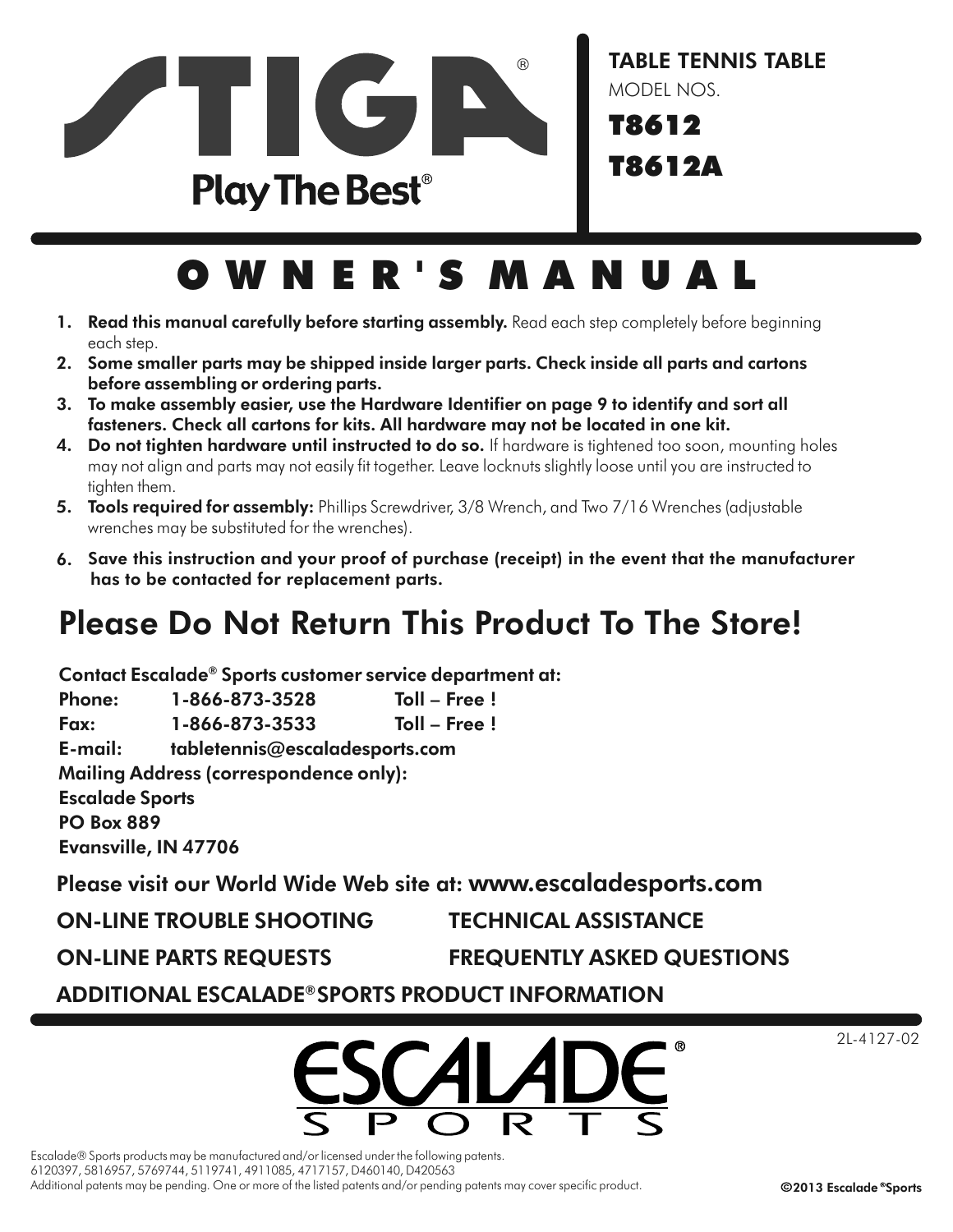#### For aid in identifying hardware, see hardware identifier on page 9.

- 1. Lay table top #1 painted side down, on a smooth, flat surface. Use the shipping container to protect the painted surface of the table top.
- 2. Align U-Support (#7) and U-Leg (#2) on Table Top as shown in Figure 1. Note: "U" Leg is Larger and wider than U-Support. The U-Leg should be installed on the end of the table half with the end rail mounting holes.
- 3. Put plastic caps #13 on the end of U-leg #2.



## **CAUTION:**

WHEN ASSEMBLING TABLE, IT IS EXTREMELY IMPORTANT THAT THE U-CLIPS (#34) AND (#3) BE TURNED AS SHOWN HERE. IF U-CLIPS ARE TURNED INCORRECTLY, YOU WILL DO IRREPARABLE DAMAGE TO YOUR TABLE WHEN YOU ATTEMPT TO OPEN IT TO THE PLAYING POSITION.

If you want to see a video on how to position the U-Clips go to: http://www.escaladesports.com/customer-service/videos.html

4. Align the holes in the Large U-clips #34 and the U-clips #3 with pilot holes in table top assembly and secure with twenty four screws #20 as shown. All four holes in each U-Clip must align with four pilot holes in top.

#### IMPORTANT:

Be sure that slot in the three U-clips #34 and the three U-clips #3 all face the same direction (toward the middle of the table with the U-support) as shown.





Make sure they are assembled exactly as shown. If not, there will be a large gap between table halves and table will not operate properly!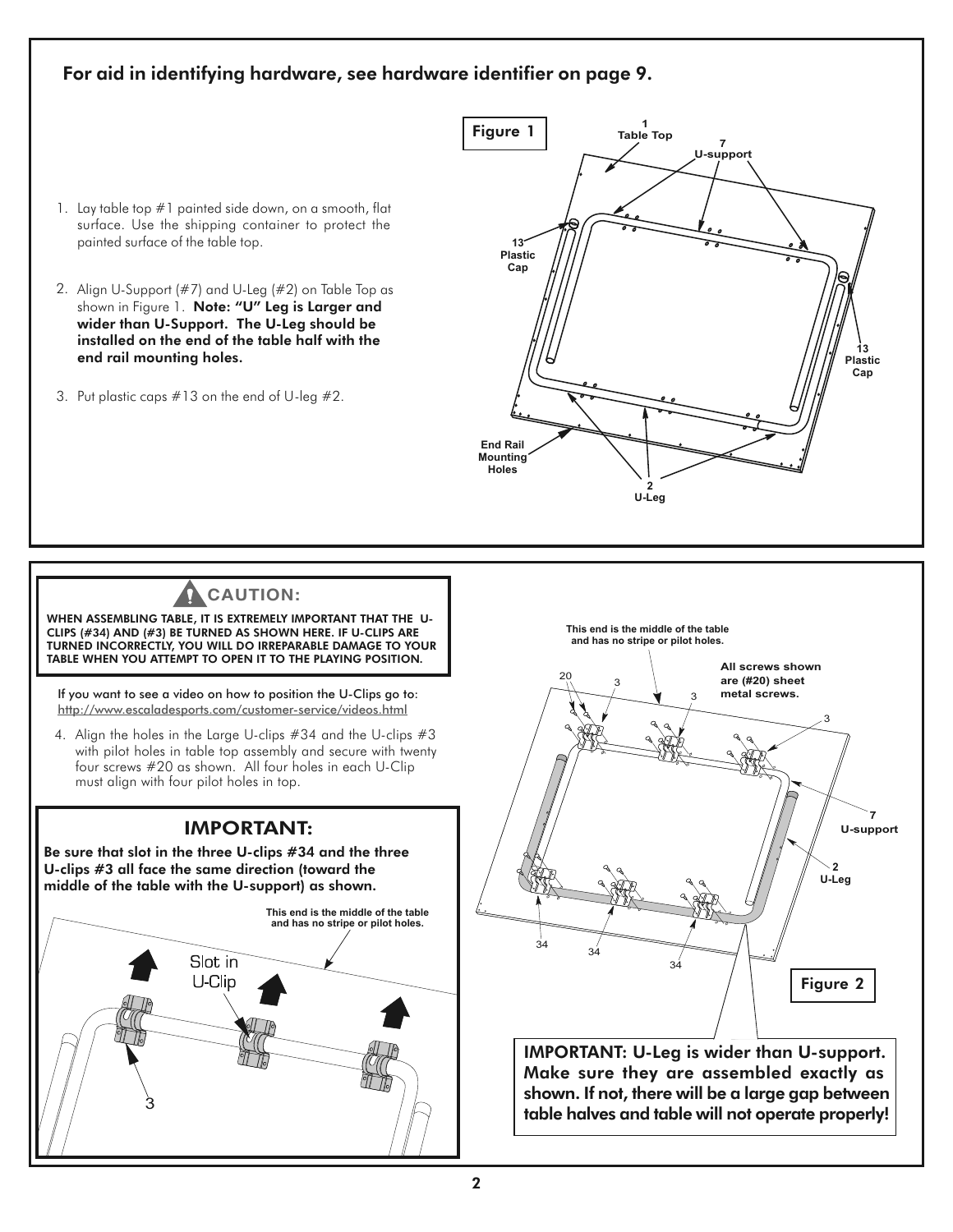

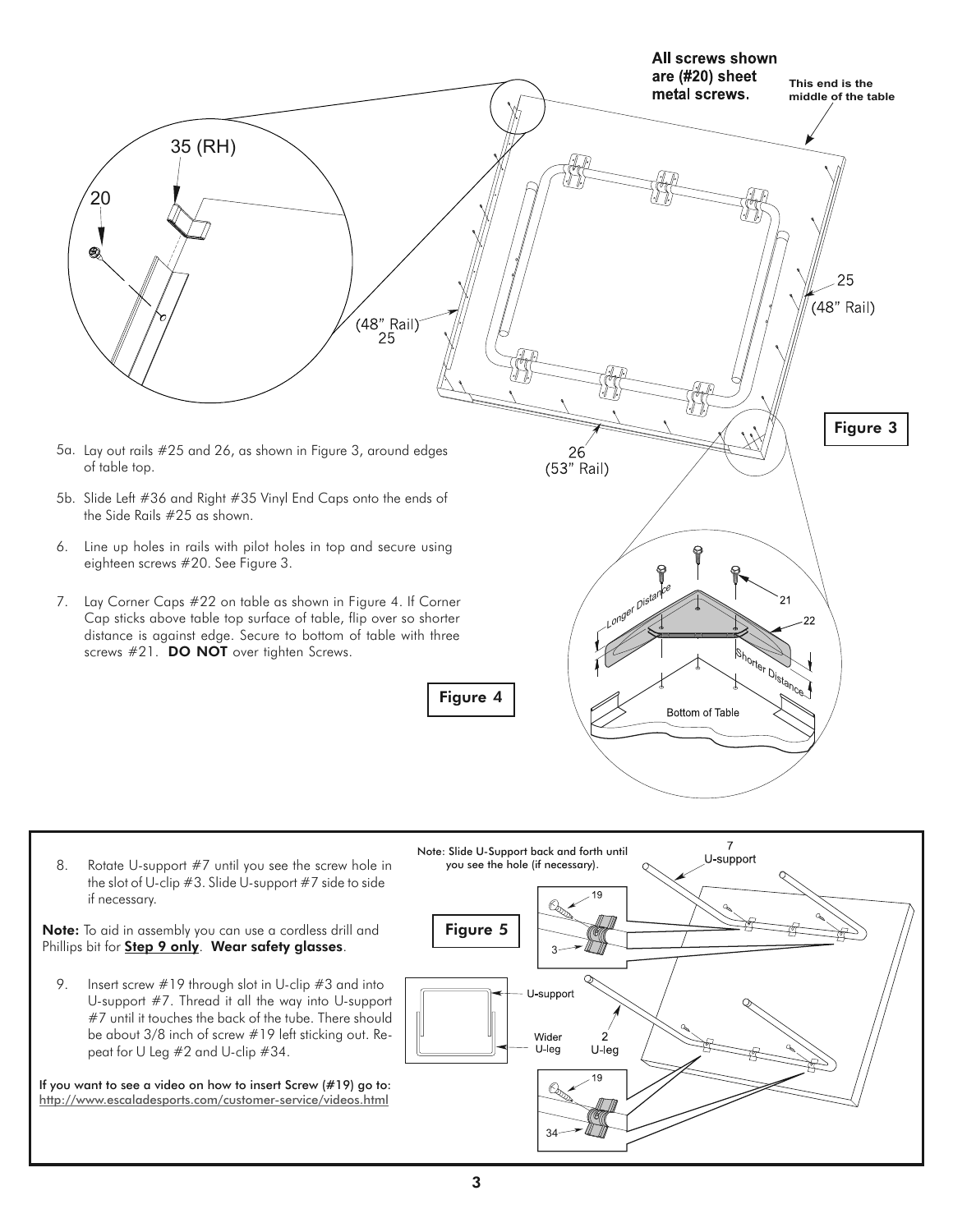- 10. Attach end of linkages  $#4$  with two holes to **INSIDE** of U-leg  $#2$  as shown in Figure 6. Secure through end hole with screws #23, locknuts #15 and plastic spacers #31. Tighten hardware snug enough to keep table stable but do not overtighten. Tubes must pivot freely.
- 11. On one side of the table attach slotted end of safety strap #6 to **INSIDE** of U-Leg #2 using one bolt #14, one spacer #30, one washer #24, and one hex nut #15. Tighten hardware until snug but do not overtighten. Tubes must pivot freely. See Figure 7.
- 12. Attach other end of safety strap  $#6$  to **OUTSIDE** of linkage  $#4$  using one bolt #9, one washer #24, one spacer #30, and one hex nut #15.

#### Important! Do NOT put other safety strap #6 on this table half. It will be installed on other table half later.

- 13. Attach other end of linkages  $#4$  to **OUTSIDE** of U-support  $#7$  with bolts  $#14$  and plastic washers  $#24$ . Then slide name panel  $#5$  onto the same bolts  $#14$  on the **INSIDE** of U-support  $#7$ . Secure with lock nuts #15. Tighten hardware until snug but do not overtighten. Tubes must pivot freely.
- 14. Attach bottom of name panel #5 to U-supports #7. Secure with hex bolts #9 and locknuts #15. Tighten nuts but be careful not to crush tubes. See Figure 6.
- 15. Attach bottom board # 18 to name panels #5, as shown in Figure 6, using four bolts #32 and four hex nuts #15.
- 16. Tap caster sockets #12 into U-support #7 until flange on socketstouches the edge of the tube. DO NOT HIT CASTER SOCKET DIRECTLY WITH A HAMMER! SET A PIECE OF WOOD ON CASTER SOCKET AND HIT PIECE OF WOOD TO DRIVE CASTER SOCKET INTO U-SUPPORT.
- 17. Insert casters #11 into caster sockets #12.

### AT LEAST TWO ADULTS ARE NEEDED TO MOVE TABLE HALF! **CAUTION:**

18. Prepare an area for the assembly of the second table top half. If necessary, move the first table top half aside with the aid of a helper. Be sure to place it in a location where it won't be disturbed or damaged. If setting on its side, be sure to place the bottom edge no less than 12 inches away form the wall. Also be sure to place carpet or pieces of the shipping carton down to protect table top edges. If floor is not carpeted, brace table top half with a heavy object to keep it from sliding.



Figure 8

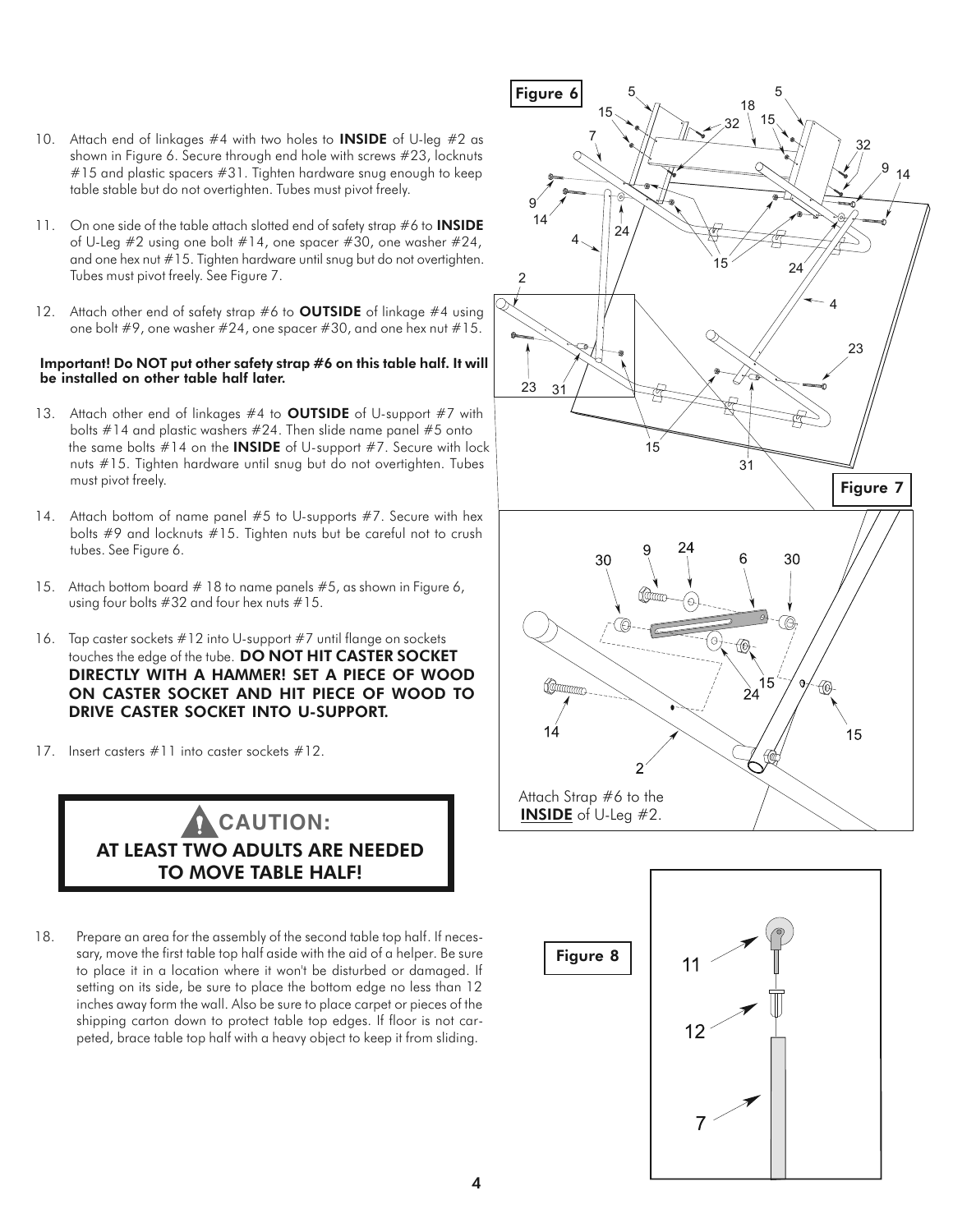- 19. Repeat steps 1 through 12 on second table half.
- 20. Gently tap caster sockets #12 into U-support #7 on second table half until flange on sockets touches the edge of the tube. DO NOT HIT CASTER SOCKETS TOO HARD WITH A HAMMER. Casters could break if hit too hard.
- 21. Insert casters  $#11$  into caster sockets  $#12$  on second table half.
- 22. Attach linkages #4 to the OUTSIDE of U-support #7 on second table half. Use screws #14, plastic washers #24 and hex nuts #15.

NOTE: Tighten locknuts #15 finger tight only. They will be removed when the two table top halves are connected.



#### AT LEAST TWO ADULTS ARE NEEDED TO COMPLETE THE REMAINDER OF THE ASSEMBLY!

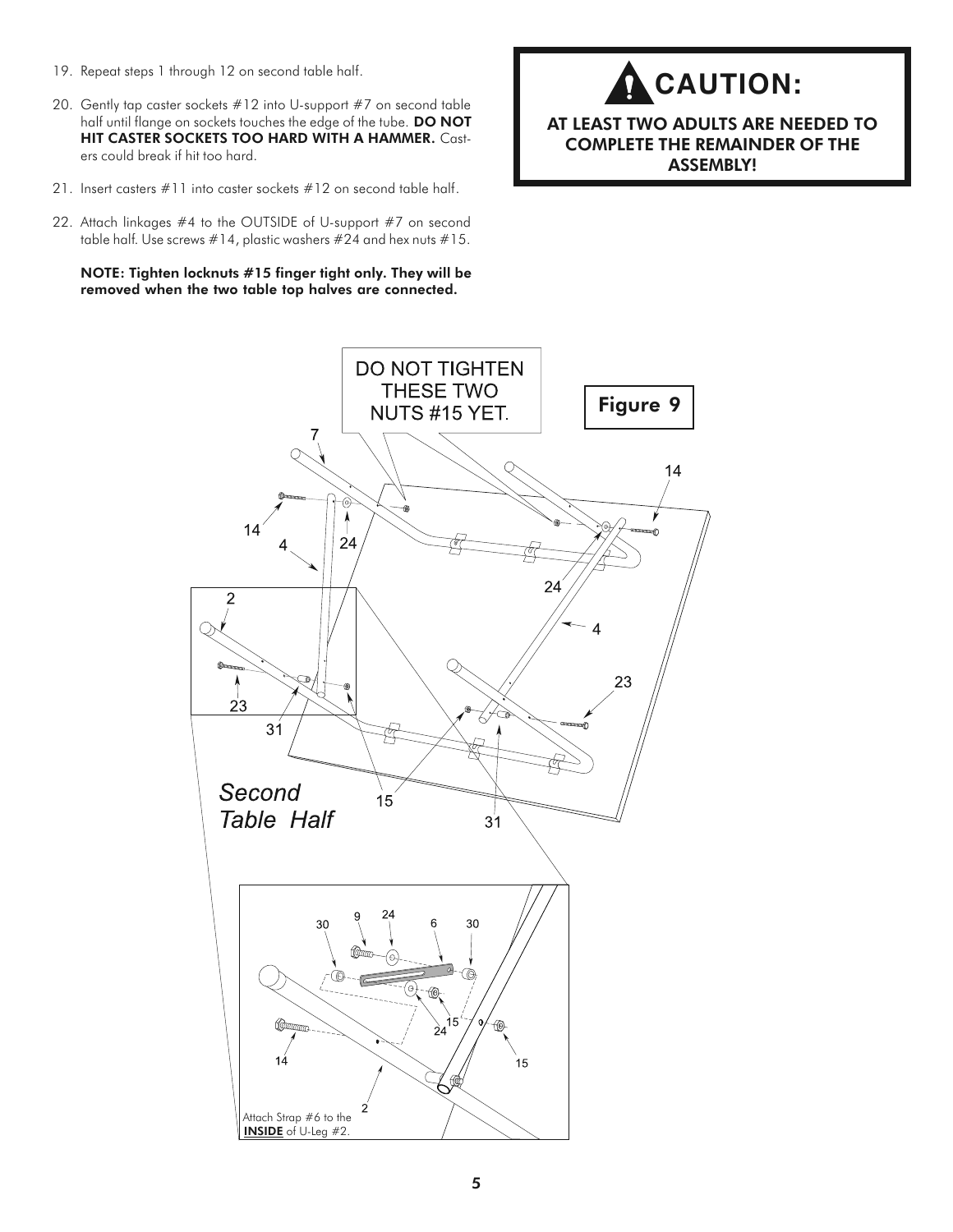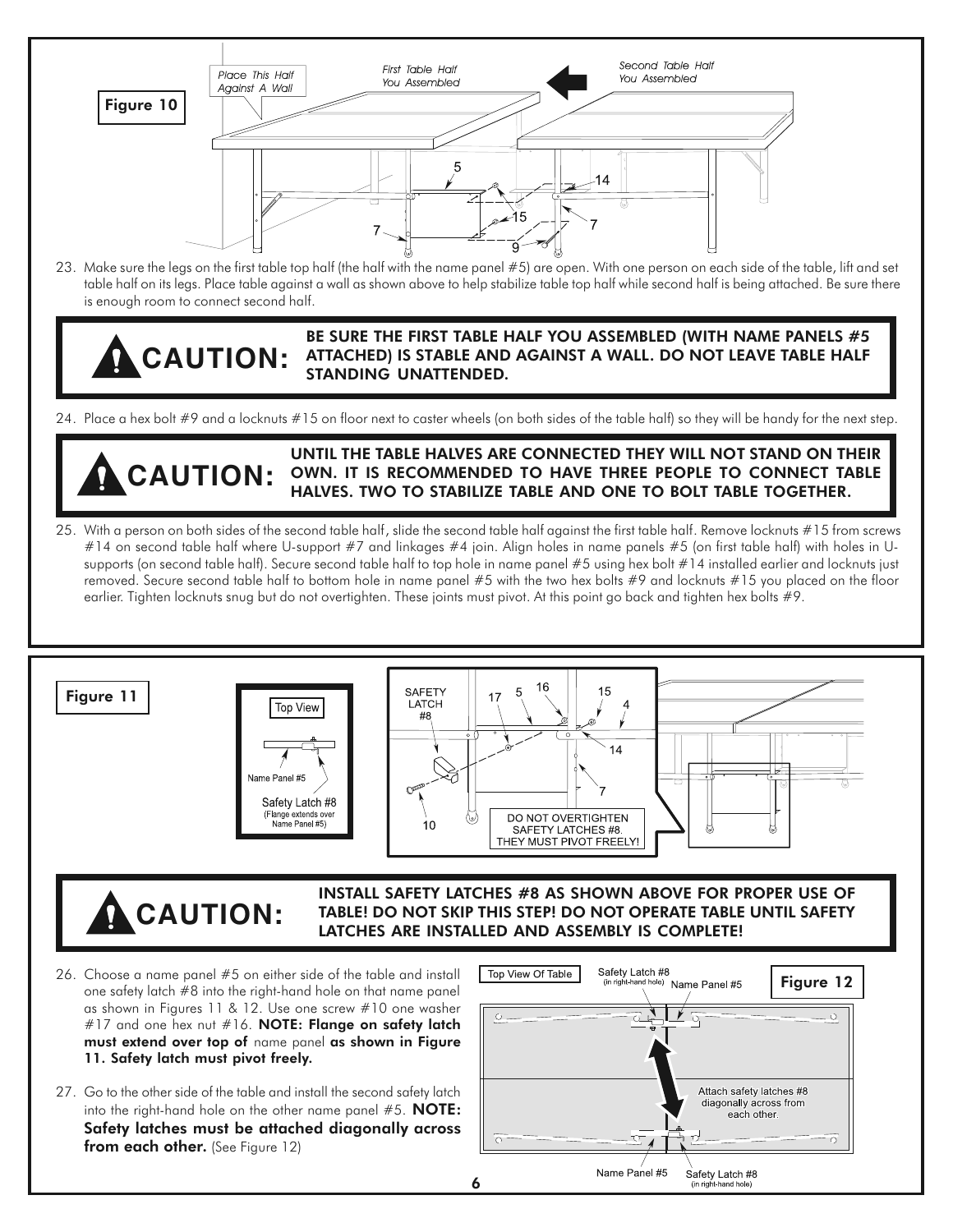# OPENING AND CLOSING INSTRUCTIONS

READ OPERATING INSTRUCTIONS CAREFULLY BEFORE OPERATING TABLE! DO NOT ALLOW CHILDREN TO OPEN TABLE! DO NOT CLIMB, STAND OR JUMP ON **CAUTION:** TABLE! SERIOUS OR FATAL INJURY MAY RESULT! THIS IS NOT A TOY! TABLE IS<br>CAUTION: <sub>TO</sub> RE OPENED OR CLOSED BY ADULTS ONLY! FAILURE TO COMPLY WITH TO BE OPENED OR CLOSED BY ADULTS ONLY! FAILURE TO COMPLY WITH OPENING AND CLOSING INSTRUCTIONS COULD RESULT IN PERSONAL INJURY OR PROPERTY DAMAGE.

#### TO OPEN:

- 1. Pull both legs away from table slightly.
- 2. Stand behind the table near the safety latch.
- 3. Hold table half with one hand and pivot safety latch enough to allow the edge of the table half to pass over it.
- 4. While keeping an eye on the safety latch, pivot table half until it moves past the safety latch. Once edge of table has passed over safety latch, stop pivoting table half.
- 5. With both hands on the table half, center yourself along the table half and lower the table half to the floor.
- 6. Repeat for the other table half.

#### TO CLOSE:

- 1. Lift table half upward and inward to vertical position.
- 2. Check to be sure that table half is locked in the safety latch.
- 3. Repeat for the other table half.





## **A**CAUTION

THIS IS A GAME TABLE. DO NOT SIT, STAND, LEAN, WALK OR JUMP ON TABLE! FAILURE TO COMPLY WITH THIS CAUTION COULD RESULT IN PERSONAL INJURY AND/OR PROPERTY DAMAGE!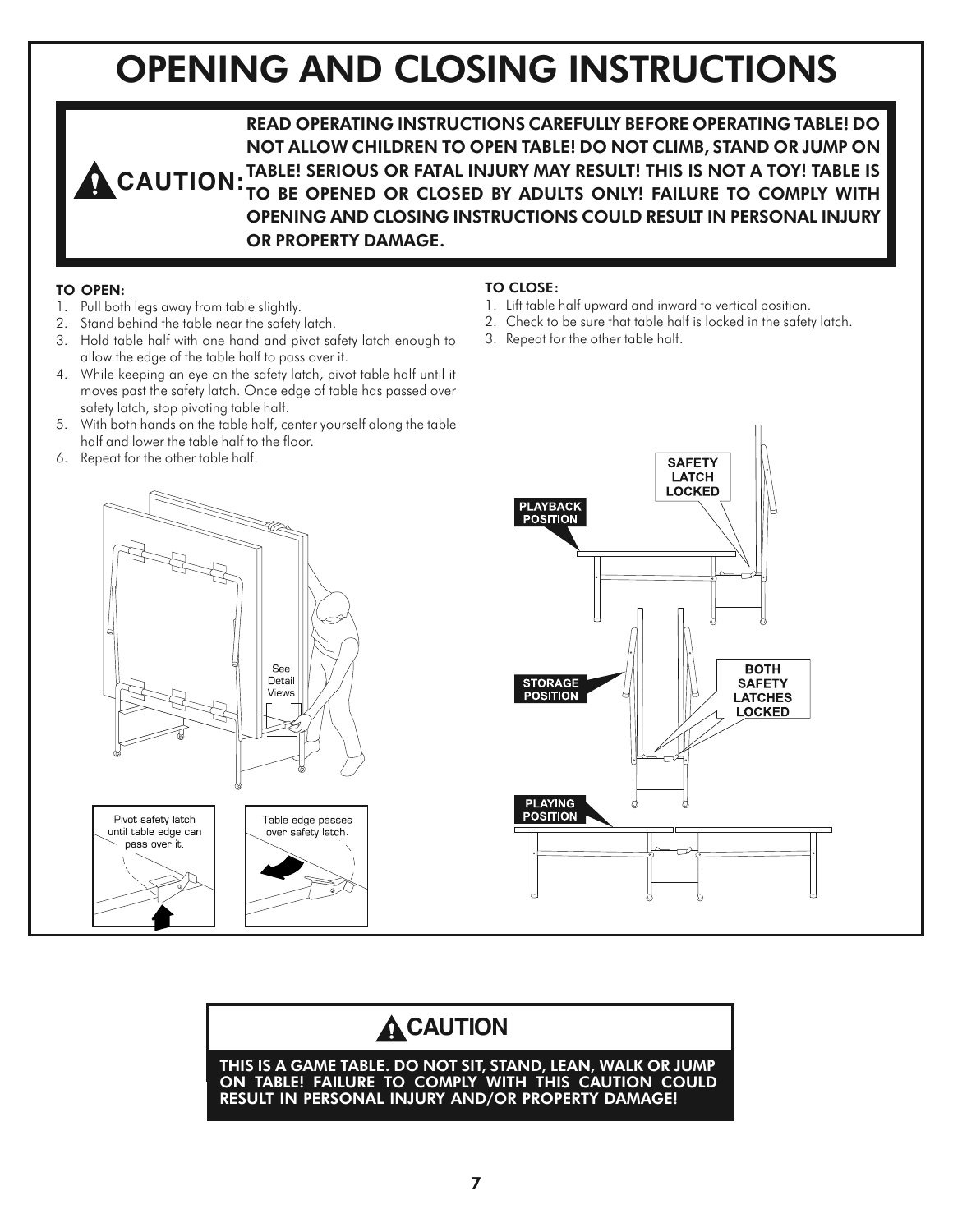#### **90 DAY LIMITED WARRANTY**

This consumer warranty extends to the original consumer purchase of any ESCALADE® SPORTS Product

(hereinafter referred as the "Product").

**WARRANTY DURATION:** This Product is warranted to the original consumer purchase of a period of ninety (90) days from the original purchase.

**WARRANTY COVERAGE**: ESCALADE SPORTS warrants to the original Consumer Purchaser that any Product of its manufacture is free from defects in material and workmanship when used for the intended purpose under normal use and conditions. THIS WARRANTY IS VOID IF THE PRODUCT HAS BEEN DAMAGED BY ACCIDENT, UNREASONABLE USE, NEGLIGENCE, IMPROPER SERVICE, FAILURE TO FOLLOW INSTRUCTIONS PROVIDED WITH THE PRODUCT OR OTHER CAUSES NOT ARISING OUT OF DEFECTS IN MATERIAL AND WORKMANSHIP.

**WARRANTY PERFORMANCE**: During the above ninety (90) day warranty period, ESCALADE SPORTS shall repair or replace with a comparable model, and Product, or component thereof, which may prove defective under normal use and proper care, and which our examination shall disclose to our satisfaction to be thus defective, please contact our Warranty Dept.

1-866-873-3528 / Warranty Dept.

Or Write us at: Escalade® Sports, Inc. - P.O. Box 889, Evansville, IN 47706 - Attn: Warranty Dept.

> Or E-mail us at: customerservice@escaladesports.com

Other than shipping requirements no charge will be made for such repair or replacement of in-warranty Products. ESCALADE® SPORTS strongly recommends that the Product is insured for value prior to mailing.

WARRANTY DISCLAIMERS: ANY IMPLIED WARRANTIES ARISING OUT OF THIS SALE, INCLUDING BUT NOT LIMITED TO THE IMPLIED WARRANTIES OF MERCHANTABILITY AND FITNESS FOR A PARTICULAR PURPOSE, ARE LIMITED IN DURATION TO THE ABOVE NINETY (90) DAY WARRANTY PERIOD. ESCALADE® SPORTS SHALL NOT BE LIABLE FOR LOSS OF USE OF THE PRODUCT OR OTHER CONSEQUENTIAL OR INCIDENTAL COSTS, EXPENSES OR DAMAGES INCURRED BY THE CONSUMER OF ANY OTHER USE.

Some states do not allow the exclusion or limitation of implied warranties or consequential or incidental damages, so the above limitations or exclusions may not apply to you.

LEGAL REMEDIES: This warranty gives you specific legal rights and you may also have other rights which may vary from state to state.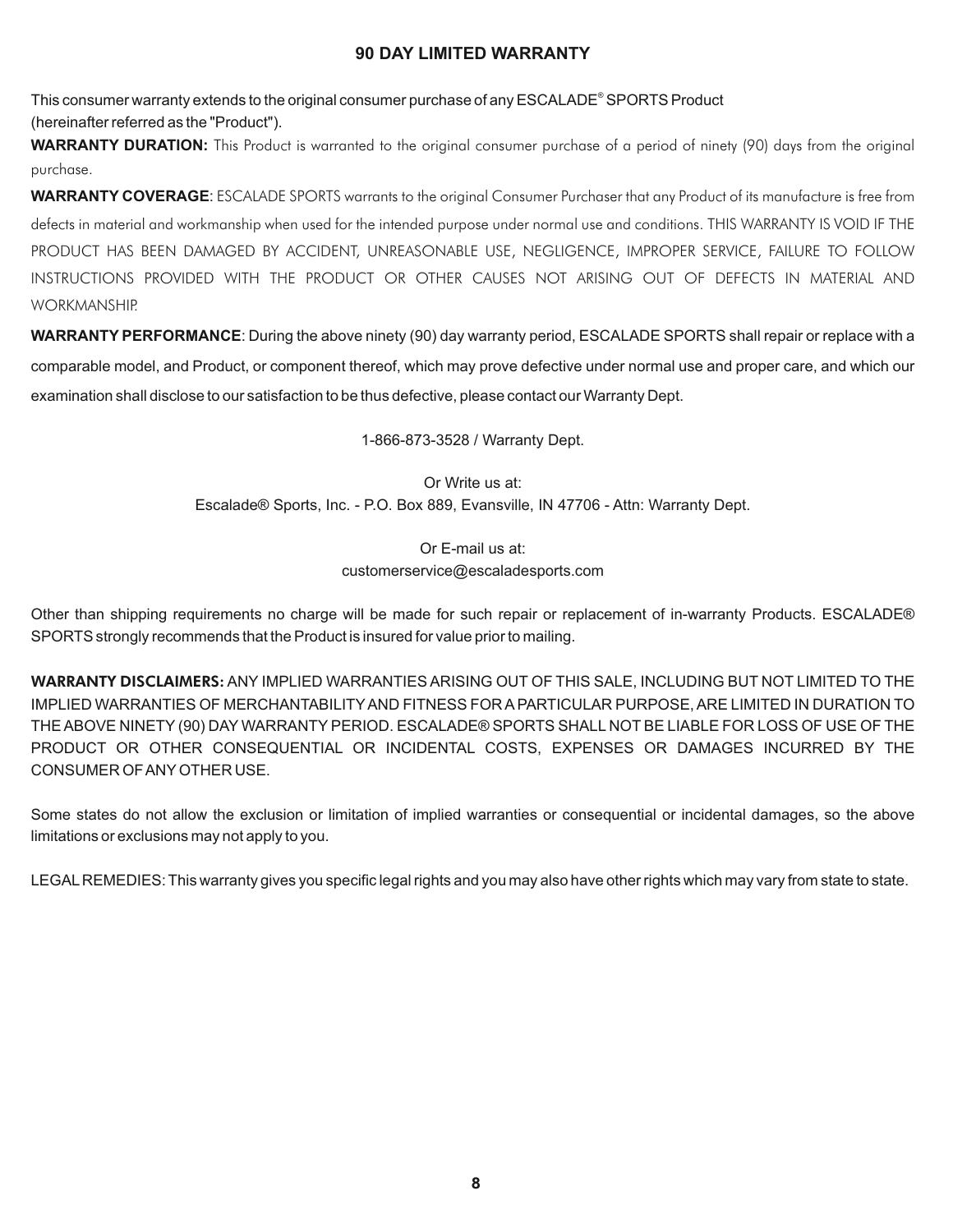## CARE AND MAINTENANCE

You have purchased a quality product that will give you years of enjoyment. By following these simple maintenance steps, you will add to the life of your new table.

#### THE TABLE TOP

The top (playing surface) of your table is made of particle board. Like all products made of wood, it can be affected by atmospheric changes in both temperature and humidity. This may cause a slight sag or distortion as the top expands or contracts. This is normal and should not cause concern as it does not detract from the play or utility value of the table. After assembly of the table, you can minimize the effects of temperature and humidity changes by storing the table in the folded up position in a dry area when table is not in use.

#### STORAGE OF YOUR TABLE

This table must be stored indoors to prevent damage to the playing surface. Dampness and extreme temperature changes can cause the wood to warp, swell, crack or blister. When your table is not in use, it should be folded up in a dry area. Due to the nature of particle board, table top may bow. Damp and humid conditions will amplify this. This is normal and will not affect playability of table.

#### CLEANING YOUR TABLE

To clean your table use a soft, damp (NOT WET) cloth only. To prevent damage to your table's playing surface, DO NOT USE ANY CHEMICALS, ABRASIVE OR CLEANING PRODUCTS on your table's playing surface.

#### MAINTENANCE OF YOUR TABLE

Be sure to oil all moving parts of your table including the pivot points. This will insure the safety and ease of use of your table.

This table must be kept indoors to prevent damage to the playing surface. Dampness and extreme temperature changes which occur on patios or similar areas can cause wood to warp, swell, crack or blister.

#### UNLEVEL FLOORS

If table does not seem level, it is probably due to uneven or unlevel floors. Set the table in its PLAYING POSITION and move table several inches in different directions to find the best location for the table. If the floor is extremely unlevel, table may not play or operate properly. If table is high in the center, shim up under the outer U-legs.